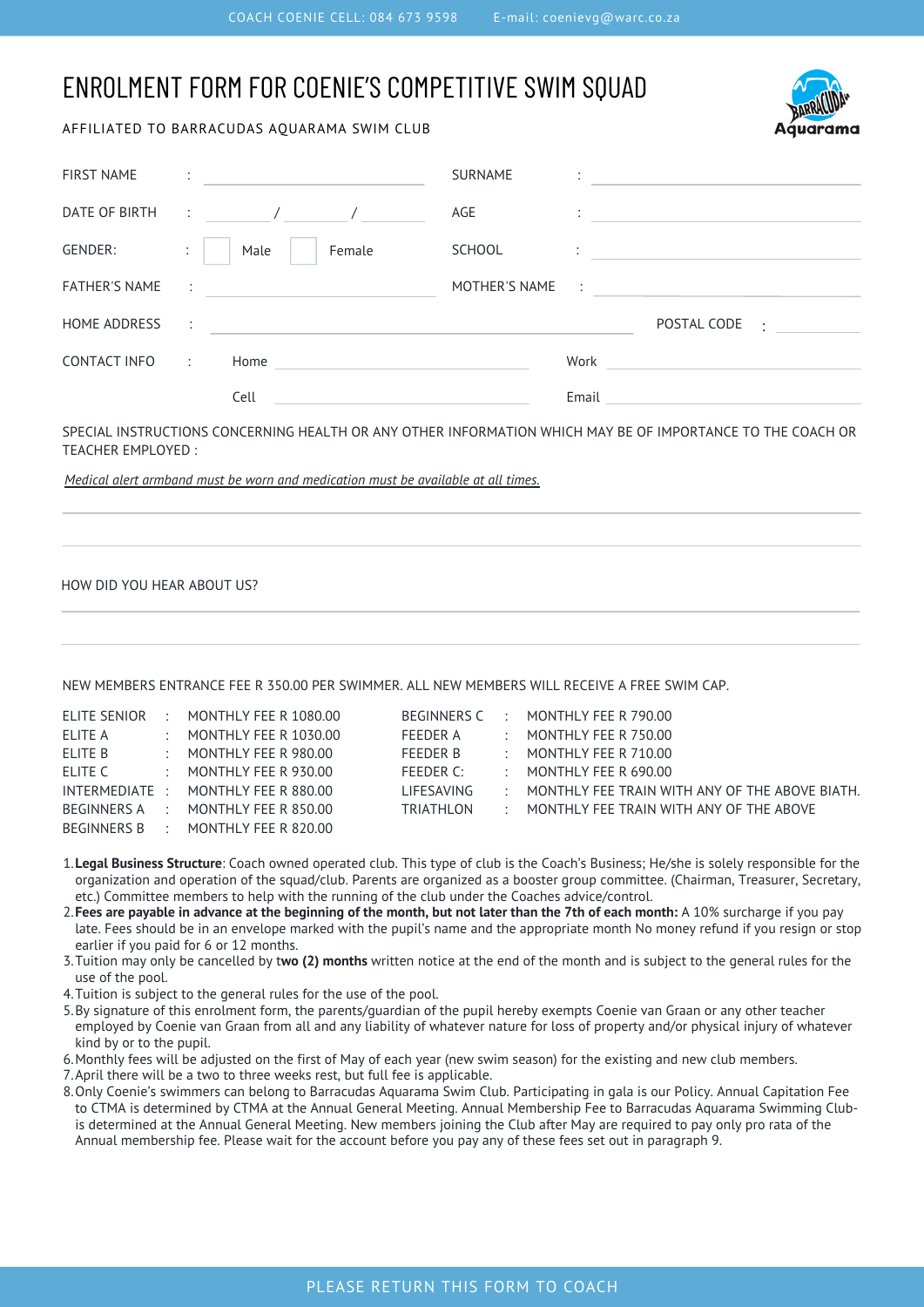#### TERMS AND CONDITIONS:

I, the undersigned, hereby apply for enrolment of the above pupil for swimming, training (which includes weight training and/or any other form of training as seen fit by the teacher/coach in charge.) I, accept the terms and conditions of this contract as set out in paragraphs 1, 2, *3, 4, 5, 6, 7, 8.*

| SIGNATURE(PARENTS/GUARDIAN)     |  | DATE |  |  |  |
|---------------------------------|--|------|--|--|--|
| PARENTS/GUARDIANS NAME IN PRINT |  |      |  |  |  |

## APPLICATION FOR MEMBERSHIP

BARRACUDAS AQUARAMA



| SURNAME | $\cdot$ |  |  |  |  |
|---------|---------|--|--|--|--|
|         |         |  |  |  |  |

INFORMATION OF PARENTS OR PERSONS TO WHOM CORRESPONDENCE AND ACCOUNTS MUST BE SENT:

| FATHER'S NAME                   |    | $\mathcal{L}=\left\{\begin{array}{cc} \mathcal{L}_{\mathcal{A}} & \mathcal{L}_{\mathcal{A}} & \mathcal{L}_{\mathcal{A}} & \mathcal{L}_{\mathcal{A}} \end{array}\right\}$                                                                              |               | MOTHER'S NAME : 2008 - 2008 - 2014 - 2022 - 2022 - 2022 - 2022 - 2022 - 2022 - 2022 - 2022 - 2022 - 2022 - 20                                                                                                                                                                                                                                                                                                                                                                                     |
|---------------------------------|----|-------------------------------------------------------------------------------------------------------------------------------------------------------------------------------------------------------------------------------------------------------|---------------|---------------------------------------------------------------------------------------------------------------------------------------------------------------------------------------------------------------------------------------------------------------------------------------------------------------------------------------------------------------------------------------------------------------------------------------------------------------------------------------------------|
| ADDRESS                         |    | the company of the company of the company of the company of the company of the company of the company of the company of the company of the company of the company of the company of the company of the company of the company                         |               | POSTAL CODE                                                                                                                                                                                                                                                                                                                                                                                                                                                                                       |
|                                 |    |                                                                                                                                                                                                                                                       |               |                                                                                                                                                                                                                                                                                                                                                                                                                                                                                                   |
|                                 |    |                                                                                                                                                                                                                                                       |               | Email <b>Exercise Service Service Service Service</b>                                                                                                                                                                                                                                                                                                                                                                                                                                             |
| <b>INFORMATION OF SWIMMER:</b>  |    |                                                                                                                                                                                                                                                       |               |                                                                                                                                                                                                                                                                                                                                                                                                                                                                                                   |
| <b>FIRST NAME</b>               |    | $\mathcal{L}^{\mathcal{L}}(\mathcal{L}^{\mathcal{L}})$ . The contract of the contract of the contract of the contract of the contract of the contract of the contract of the contract of the contract of the contract of the contract of the contract | SURNAME       |                                                                                                                                                                                                                                                                                                                                                                                                                                                                                                   |
| GENDER:                         | ÷. | Male<br>Female                                                                                                                                                                                                                                        | <b>SCHOOL</b> | $\begin{minipage}{.4\linewidth} \begin{tabular}{l} \multicolumn{2}{c} {\textbf{1}} & \multicolumn{2}{c} {\textbf{1}} & \multicolumn{2}{c} {\textbf{1}} \\ \multicolumn{2}{c} {\textbf{2}} & \multicolumn{2}{c} {\textbf{3}} & \multicolumn{2}{c} {\textbf{4}} \\ \multicolumn{2}{c} {\textbf{5}} & \multicolumn{2}{c} {\textbf{6}} & \multicolumn{2}{c} {\textbf{7}} \\ \multicolumn{2}{c} {\textbf{6}} & \multicolumn{2}{c} {\textbf{7}} & \multicolumn{2}{c} {\textbf{8}} \\ \multicolumn{2}{c$ |
| NAME OF PREVIOUS SWIMMING CLUB: |    |                                                                                                                                                                                                                                                       |               |                                                                                                                                                                                                                                                                                                                                                                                                                                                                                                   |
| TFRMS:                          |    |                                                                                                                                                                                                                                                       |               |                                                                                                                                                                                                                                                                                                                                                                                                                                                                                                   |

- 1. Fees payable: Please wait for the account before you pay.
- 2. Monthly Training Fee to the Coach as determined by the Coach. See enrolment forms.
- First swimmer Annual Membership Fee to the Swimming Club-as determine at the Annual General Meeting (New members joining 3. the Club after May are required to pay only pro rata of the Annual membership fee. Annual Capitation Fee paid to B.A.S.C. as determined by C.T.M.A.
- 4. Copy of Birth Certificate or I.D. as requested by C.T.M.A. Please hand in to Coach.
- 5. One of the parents must do the time keeping course to qualify for time keeping at galas. As requested by C.T.M.A.

The Club can not register or enter any swimmer for galas if Membership fees, Capitation fees and copy of Birth Certificate/ I.D. are outstanding. The Club expect swimmers to wear club-dress at all galas. All swimmers - including those who are not participating in galas *must pay membership fees to the Club. Participating in gala is our Policy.*

| SIGNATURE(PARENTS/GUARDIAN)     |  |  |  |
|---------------------------------|--|--|--|
| PARENTS/GUARDIANS NAME IN PRINT |  |  |  |